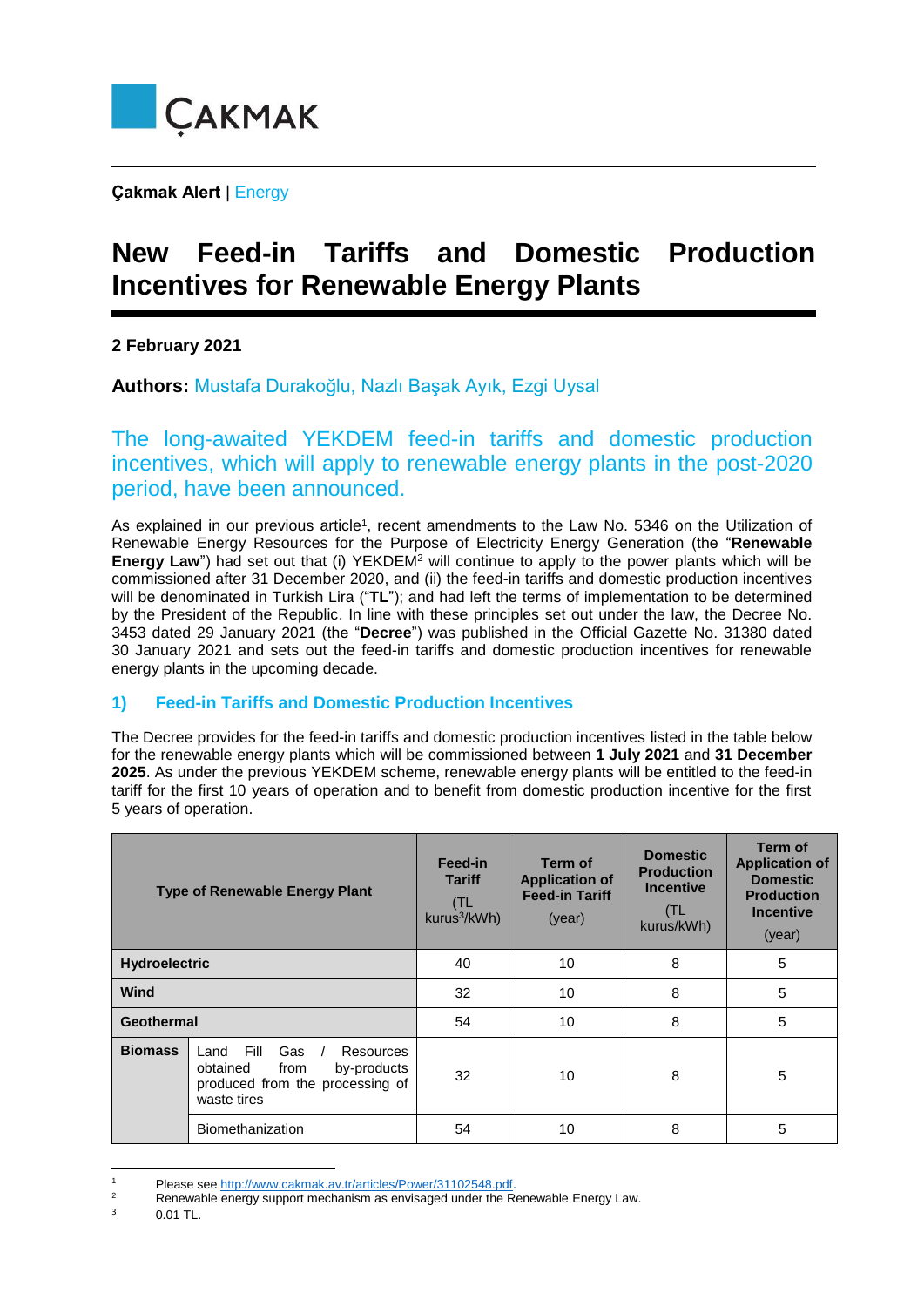| <b>Type of Renewable Energy Plant</b> |                                                                                                                                                                        | Feed-in<br><b>Tariff</b><br>(TL<br>kurus <sup>3</sup> /kWh) | <b>Term of</b><br><b>Application of</b><br><b>Feed-in Tariff</b><br>(year) | <b>Domestic</b><br><b>Production</b><br><b>Incentive</b><br>(TL<br>kurus/kWh) | Term of<br><b>Application of</b><br><b>Domestic</b><br><b>Production</b><br><b>Incentive</b><br>(year) |
|---------------------------------------|------------------------------------------------------------------------------------------------------------------------------------------------------------------------|-------------------------------------------------------------|----------------------------------------------------------------------------|-------------------------------------------------------------------------------|--------------------------------------------------------------------------------------------------------|
|                                       | Thermal Disposal (urban waste,<br>vegetable oil waste, agricultural<br>waste lacking food and feed value,<br>sludge<br>industrial<br>waste<br>and<br>treatment sludge) | 50                                                          | 10                                                                         | 8                                                                             | 5                                                                                                      |
| <b>Solar</b>                          |                                                                                                                                                                        | 32                                                          | 10                                                                         | 8                                                                             | 5                                                                                                      |

Principles and procedures regarding the implementation of the above-listed domestic production incentives will be further detailed by a regulation to be issued by the Ministry of Energy and Natural Resources.

## **2) Escalation Mechanism**

Following the amendments to the Renewable Energy Law, the major concern of the sector was that TLbased tariffs and incentives would obstruct financing of renewable investments as project financings in Turkey are typically denominated in USD or Euro. In order to mitigate this concern to a certain extent, the Decree includes an escalation mechanism in which the prices will be escalated every three months, subject to a ceiling price. Escalation mechanism basically works as follows:

- Quarterly adjustments will be made in January, April, July and October each year; the first adjustment being on 1 April 2021;
- The escalation formula will take into account changes in (i) the Domestic Producer Price Index at the rate of 26%, (ii) the Consumer Price Index at the rate of 26%, (iii) USD and Euro rates (at the rate of 24% each); and
- In any event, the feed-in tariffs will not be higher than the TL equivalent<sup>4</sup> of the ceiling prices set out in the table below:

| <b>Type of Renewable Energy Plant</b> |                                                                                                                                                               | <b>Ceiling Price</b><br>(USD-cent/kWh) |  |
|---------------------------------------|---------------------------------------------------------------------------------------------------------------------------------------------------------------|----------------------------------------|--|
| <b>Hydroelectric</b>                  |                                                                                                                                                               | 6.40                                   |  |
| Wind                                  |                                                                                                                                                               | 5.10                                   |  |
| Geothermal                            |                                                                                                                                                               | 8.60                                   |  |
| <b>Biomass</b>                        | Fill<br>Gas $/$<br>Land<br>Resources<br>by-products<br>obtained<br>from<br>produced from the processing of<br>waste tires                                     | 5.10                                   |  |
|                                       | Biomethanization                                                                                                                                              | 8.60                                   |  |
|                                       | Thermal Disposal (urban waste,<br>vegetable oil waste, agricultural<br>waste lacking food and feed<br>value, industrial waste sludge and<br>treatment sludge) | 8.00                                   |  |
| <b>Solar</b>                          |                                                                                                                                                               | 5.10                                   |  |

**<sup>.</sup>** 

To be calculated by using the average buying rate of USD published daily by Turkish Central Bank for the second, third and fourth months before the first month of the third-month period when the tariff will be applied.